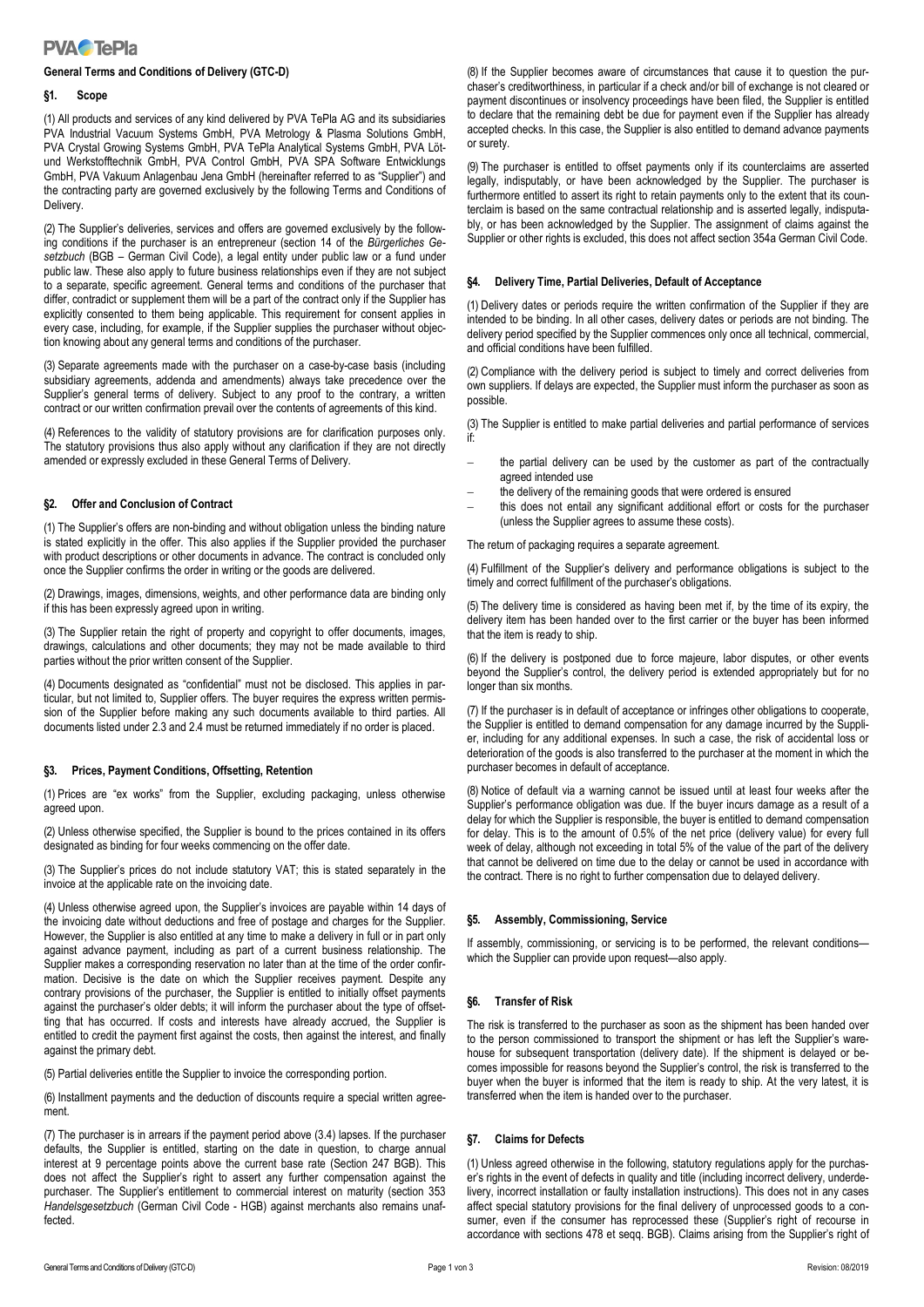

recourse are excluded if the defective goods have been reprocessed by the purchaser or by another contractor, e.g. by installing them in another product.

(2) The Supplier's liability for defects is based, in particular, on the agreement reached regarding the condition of the goods. If no agreement was reached regarding the condition, statutory regulations are applied to assess whether a defect is present (section 434 (1) sentence 2 and 3 BGB). However, the Supplier is not liable for public statements made by the manufacturer or other third parties (e.g. advertising claims).

(3) The purchaser is entitled to claims for defects on the condition that it has observed its statutory requirements to inspect and give notification of defects (sections 377, 381 HGB). If a defect is discovered upon delivery, inspection or at any other time in the future, the Supplier must be notified of this immediately in writing. If the purchaser fails to properly inspect and/or report defects, the Supplier is not liable for the defects that were not reported or not reported on time or properly.

As a condition of rectifying the defect as owed, the Supplier is entitled to require that the purchaser pays the purchase price. However, the purchaser is entitled to withhold payment of the purchase price in an amount that is reasonable in relation to the defect.

(4) If the item delivered is defective, the Supplier can initially choose whether to rectify the defect (repair) or deliver an item free of defects (replacement delivery). This does not affect the Supplier's right to refuse rectification in accordance with statutory provisions.

(5) Claims lodged by the purchaser for expenses – in particular, transport, road, working, and material costs – associated with the rectification of defects are excluded insofar as the expenses increase because the purchased service was performed at a place other than the originally specified place of performance, unless such relocation is consistent with the product's intended use.

(6) The purchaser must give the Supplier the necessary time and opportunity to perform the rectification owed, in particular to hand over the faulty goods for inspection. In the case of replacement delivery, the purchaser must return the faulty items to the Supplier in accordance with statutory provisions. Rectifying the defect does not include disassembling the defective items or reassembling them if the Supplier was not originally obliged to do so.

(7) If the second attempt at rectification after a reasonable period fails and/or a replacement delivery is not (reasonably) possible, the purchaser is entitled, under statutory requirements, to either demand a reduction in payment or revoke the contract. Compensation may be asserted only under the conditions specified in item 9.

(8) In the case of natural wear and tear, any and all claims for defects are excluded. There is no right of withdrawal for insignificant defects.

(9) The following also applies in relation to software: The Supplier guarantees that the software handed over to the purchaser matches the Supplier's program specifications insofar as the software is installed in accordance with the Supplier's guidelines on the device systems it envisaged. Claims for defects shall arise only for software flaws that can be reproduced at any time. The Supplier undertakes to troubleshoot all significant flaws that hinder usage as per the contract, but reserves the right to perform troubleshooting according to the significance of the flaw either by installing an improved software version or providing instructions explaining how to rectify the flaw or bypass the effects of the flaw. The Supplier cannot guarantee that the software will operate without problems in all combinations chosen by the purchaser but not specified by the Supplier.

(10) If the Supplier's operating and maintenance instructions are not followed, changes are made to the deliveries/services, parts are replaced or consumables are used that do not meet the original specifications, unsuitable chemical, electrochemical, or electrical influences are present, or the component is used in an unsuitable or improper manner or installed/commissioned incorrectly by the buyer or a third party, any and all claims for defects cease to apply.

(11) Claims for defects lapse or expire within a year of delivery.

## **§8. Commercial Property Rights and Copyright**

(1) If claims are made against the purchaser for the breach of commercial property rights or copyright on the basis of the use of the purchased item within one year of delivery of the purchased item, the Supplier undertakes to procure for the purchaser the right of continued use of the purchased item. This is granted only on condition that the purchaser informs the Supplier immediately and in writing of such third-party claims and that the Supplier reserves the right to initiate any necessary countermeasures and out-of-court proceedings. If continued use of the purchased item under economically viable circumstances is not possible under these conditions, it is deemed agreed that the Supplier may at its discretion modify or replace the purchase item in order to rectify the defect or take back the purchased item and refund the sales price paid to the Supplier less a deduction to account for the age of the purchased item.

(2) Claims against the Supplier are excluded in the event of legal violations arising because the purchased item was not used in the manner specified in the contract. The provisions under item 9 otherwise apply.

(3) The Supplier is not liable for legal violations caused by the purchased item provided that this was manufactured on the basis of design documents or other specifications of the purchaser; rather, the purchaser will indemnify the Supplier against any claims.

#### **§9. Liability Limitation**

(1) In all cases of contractual and non-contractual liability, the Supplier pays compensation or reimburses wasted expenditure only to the extent described below:

a) The Supplier is liable in full in the case of intent or gross negligence, for bodily injury and for claims under product liability law.

b) If a material contractual obligation is breached that is essential to the nature of the agreement, the fulfillment of which is a prerequisite for enabling the proper performance of the agreement or the breach of which jeopardizes the purpose of the agreement (cardinal obligation), the Supplier is liable only for the damage which the provision that was breached intended to prevent in the amount set out when concluding the agreement; if there are ordinary vicarious agents, this damage is limited to EUR 100,000 per claim, total not exceeding EUR 500,000 or, if the limitation of liability is not reasonably proportionate to the risk typical of the agreement, it is limited to the reasonably expected damage typical of the agreement.

Insofar as the Supplier accepts liability for data loss, liability in accordance with "b)" is limited to the data recovery outlay that would typically have been required if the buyer had made regular data backups corresponding to the risk.

(2) The defense of contributory negligence remains open.

(3) All claims against the Supplier for compensation or reimbursement of wasted expenditure in the case of contractual and non-contractual liability are subject to a limitation period of one year. The limitation period commences no later than five years after the claim arises. The provisions of sentences 1 to 3 in this paragraph do not apply for liability associated with intent, gross negligence, bodily injury, under product liability law or if the requirements specified under 9.1 b) are breached. The provisions in this paragraph do not affect different limitation period for claims based on defects in quality and title.

#### **§10. Reservation of Title**

(1) Until settlement of all claims (including all balance demands from the current account) to which the Supplier is or will be entitled against the purchaser arising from whatever legal grounds, the Supplier is granted the following securities that will be released at its discretion in full or in part and upon demand, provided that their realizable value is permanently more than 10%.

(2) The purchased item remains the property of the Supplier (reserved goods). Processing or modification is always performed for the Supplier as manufacturer, but with no obligation for the Supplier. The Supplier is entitled to co-ownership of the new item as a proportion of the value of the reserved item (invoice value) to the new item. In this case, the purchaser is required to keep the item in safe keeping for the Supplier free of charge. If the purchaser resells the new product, item 10.3 applies accordingly.

(3) The purchaser is entitled to process and sell the reserved item in the orderly course of business, provided that the purchaser is not in arrears. Pledges and security assignments are not permitted. The purchaser is obligated to insure the reserved item against the usual risks. By way of security, the purchaser will immediately assign to the Supplier the full extent of all claims arising from the resale or some other legal grounds (insurance, unlawful act) in relation to the reserved item (including all balance demands from the current account). The Supplier hereby accepts this assignment. Subject to revocation, the Supplier authorizes the purchaser to collect the claims assigned to the Supplier for its invoice in its own name. This collection authority may be revoked only if the purchaser fails to properly fulfill its payment obligations.

(4) If the reserved items are accessed by third parties, in particular as part of seizures and (preliminary) insolvency proceedings, the purchaser will inform the third party of the Supplier's ownership rights and inform the Supplier of the situation immediately so that it can assert its rights of ownership. If the third party is not in a position to reimburse the Supplier for the judicial or extra-judicial costs arising in this connection, the purchaser is held liable.

(5) If the validity of the reservation of title in the purchaser's country is linked to special formal requirements or other preconditions, the purchaser must ensure that such requirements are fulfilled.

#### **§11. Rights to Software**

(1) The purchaser is granted an unlimited, non-exclusive and non-transferable right of use for the software, its modifications, supplements, extensions and accompanying documentation exclusively for internal use of the software.

(2) The purchaser is not entitled to any software and documentation rights beyond those specified in item 11.1 above; the Supplier remains sole holder of the copyrights. The purchaser is not permitted without the prior written permission of the Supplier to make software, documentation, or any subsequent modifications, supplements, or extensions available to third parties, nor to change, copy, or otherwise duplicate software, documentation, or any subsequent modifications, supplements, or extensions, unless such duplication is necessary for preparing a backup copy, which shall be marked as such.

(3) The re-translation of the supplied program code to other code formats (decompiling) is permitted under the requirements stated in Section 69 e of the German Copyright Act